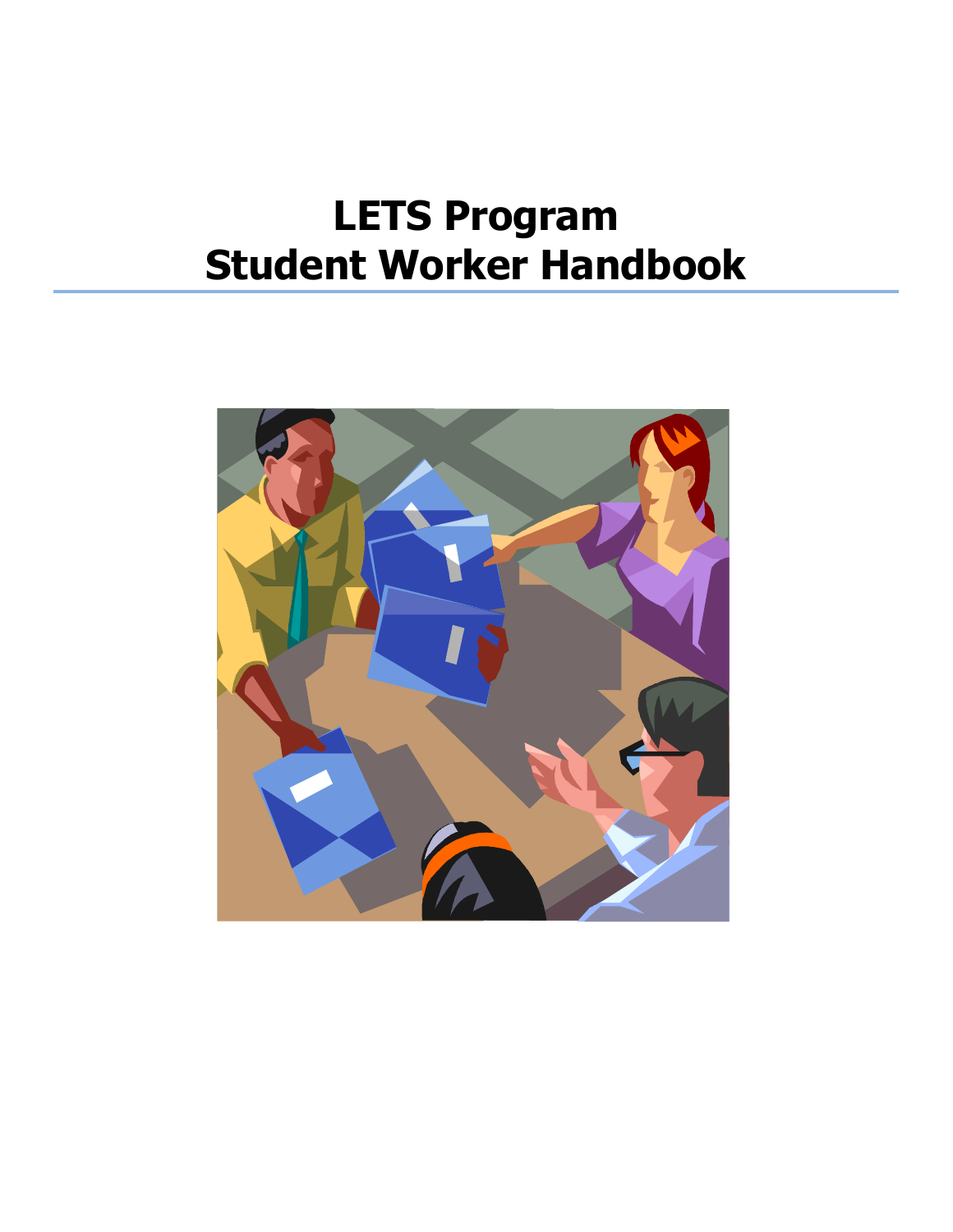#### **Welcome**

Welcome to the LETS (Learn and Earn Technology Student Worker) Program. The purpose of the LETS Program is to help you achieve specific learning goals that will reinforce your education. We ask that you communicate these learning goals to your supervisor. It is your supervisor's job to assign tasks that will help you to achieve these goals.

The purpose of this orientation packet is to provide you with useful information that will help you to be successful in your job. We ask that you carefully read through this packet of information. If you have any questions, refer to your supervisor.

Congratulations on obtaining your LETS Program position!

#### **General Regulations**

- **Please be aware that you have a nine (9) term limit for working as a student worker at the college**.
- $\cdot$  Student workers can work a maximum of 8 hours per day, no more than 15 hours per week. Schedules and the amount of hours worked are up to you, your supervisor, departmental need, and your department's LETS Program allocation.
- $\div$  Student workers are eligible for a fifteen minute break for every 4 hours worked, and a  $\frac{1}{2}$ hour unpaid lunch break for every 6 hours worked. You must coordinate your breaks with your supervisor and your coworkers.
- $\cdot$  Student workers are not allowed to work on days the college is closed, such as in-service days or holidays.
- $\div$  Student workers must have a supervisor or staff member nearby when they are working.
- Student workers in the LETS Program can only have one student worker job.
- Student workers in the LETS Program cannot have federal work study funding. If you receive the funding, you must decline it in order to accept your LETS Program position.
- ❖ LETS student workers may receive a pay raise after working two full consecutive terms *and* after having received a favorable evaluation from the site supervisor.
- $\div$  LETS Program student workers must be registered for at least 6 credits in order to be eligible to work.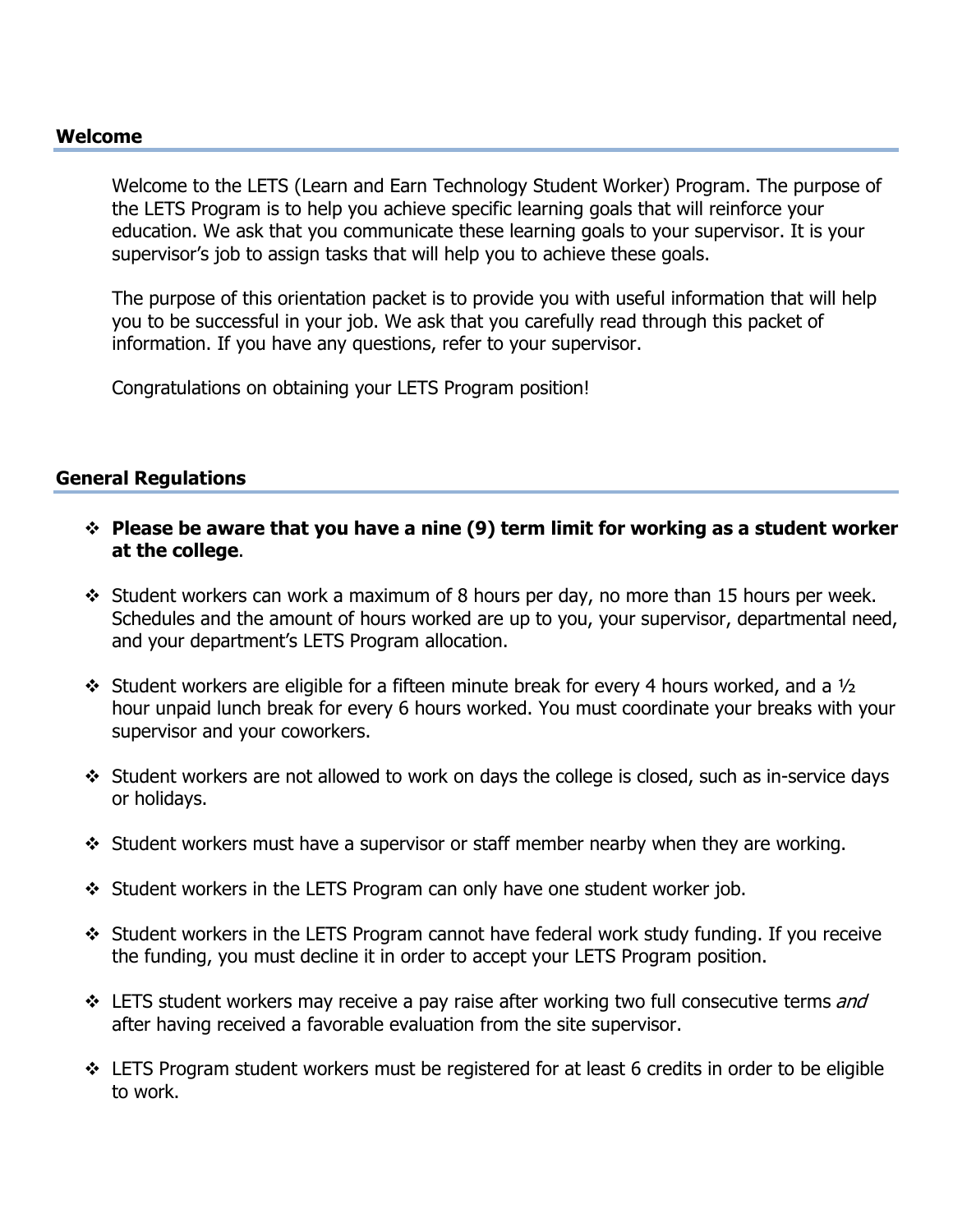As a LETS Program student worker, you are expected to uphold the Student Code of Conduct (found at this link: [https://www.lanecc.edu/copps/documents/student-rights-and-conduct\)](https://www.lanecc.edu/copps/documents/student-rights-and-conduct) and FERPA regulations (found at the end of this information packet). Please review this information and contact your site supervisor if you have any questions.

## **Emergencies**

- \* Please discuss evacuation route and complete emergency procedures with your department supervisor.
- When a potential or actual emergency or criminal activity is identified, it should immediately be brought to the attention of Public Safety at (541) 463-5555.
- \* For minor crimes or violations of the Student Code of Conduct or FERPA, reporting may be done via phone (541) 463-5558 or in person (Building 12, Room 201) and should be done as quickly as possible of occurrence. You may also fill out an online Incident Report (link found in [Student Code of Conduct\)](https://www.lanecc.edu/copps/documents/student-rights-and-conduct).

## **Dress Code**

- All students should wear appropriate attire for their work environment. You are required to keep your clothing clean, neat, modest, and free of major holes, rips, or stains.
- $\div$  Modest means that your clothes need to be appropriate for an office setting with walk-in traffic. In other words, you should pick your clothing so that it is in agreement with the people around you (you are a professional working with other professionals and you should dress accordingly). Clothing that has bare midriffs, low-cut blouses, short skirts, sagging pants, exposed underwear, or a suggestive slogan is not appropriate.

#### **Missing Work**

- $\div$  If you will miss work due to a preplanned absence:
	- $\circ$  Contact your site supervisor as early as possible to receive approval for your absence and to assist with obtaining coverage if you are requested to do so.
- If you will miss work due to illness or other emergency:
	- $\circ$  Contact your site supervisor well before the start of your shift so he/she has adequate time to obtain coverage for your absence.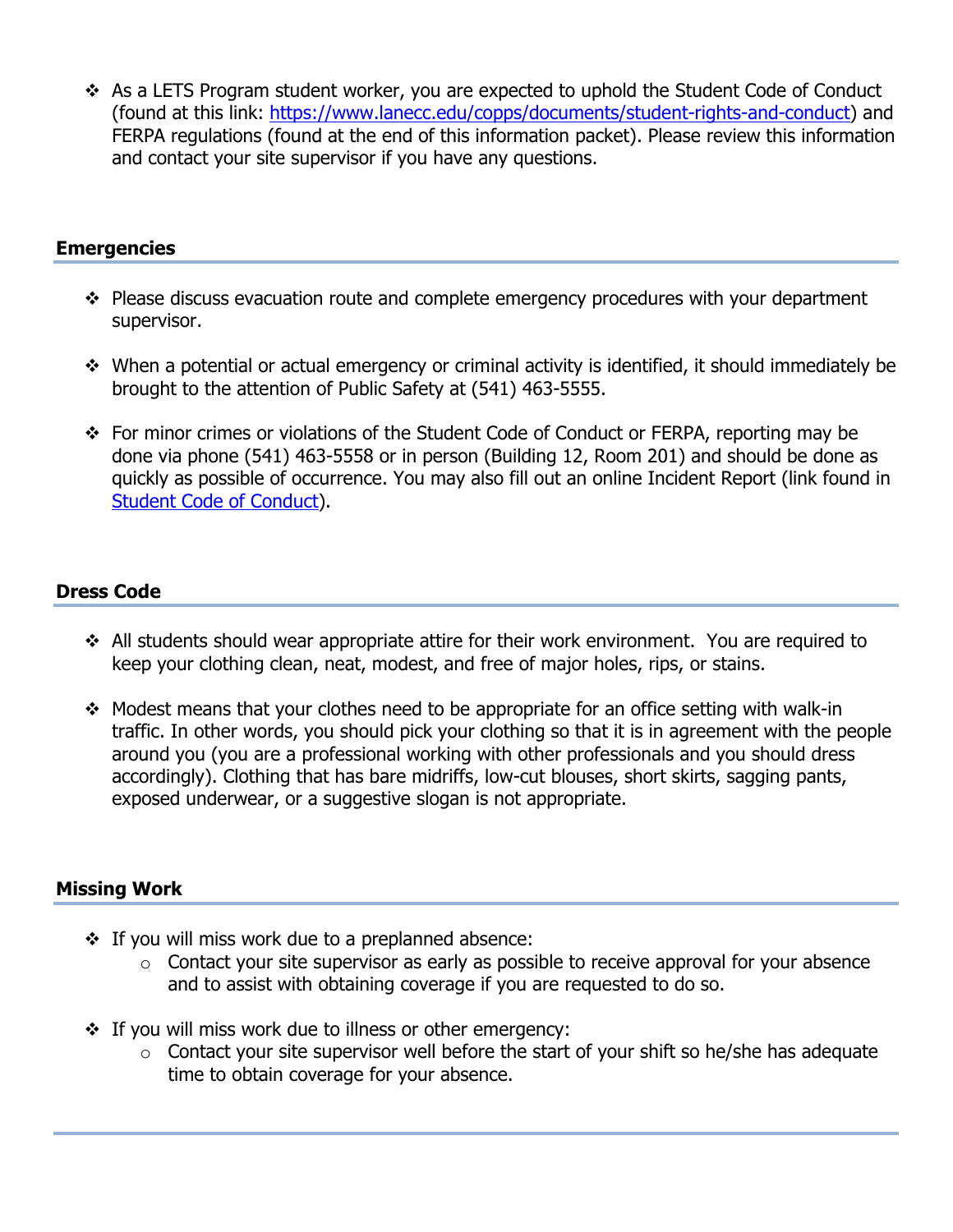- Mark your hours worked on your ExpressLane time sheet **at the end of each shift.** Your supervisor can assist you with this step. Your site supervisor may also require you to sign in and out on their own departmental log.
- $\div$  At the end of each pay period, by the deadline, submit your ExpressLane time sheet.
- $\cdot \cdot$  Time sheets are typically due on the 15<sup>th</sup> and last day of each month; however, there may be slight variations due to holidays, weekends or breaks. Please check with your site supervisor for exact deadlines.
- $\cdot \cdot$  Pay days are the 10<sup>th</sup> and 25<sup>th</sup> of the month. Pay day may be moved up to the closest work day if the  $10^{th}$  or 25<sup>th</sup> falls on a weekend or holiday.
- \* If you have not signed up for direct deposit, your paycheck will be mailed to whatever address you have listed in ExpressLane. Be sure to update that address as soon as you are hired for your LETS position.

*Be certain to submit the correct hours on your ExpressLane time sheet.* 

*Failure to submit your ExpressLane time sheet may cause a delay in your pay.* 

#### **Evaluations**

 Receiving a favorable evaluation after two full consecutive terms of work means a pay increase for you. Speak with your site supervisor for more information on this.

#### **Leaving Your Position**

 $\div$  Please give your site supervisor a two week notice.

LETS Program [LETSProgram@lanecc.edu](mailto:LETSProgram@lanecc.edu)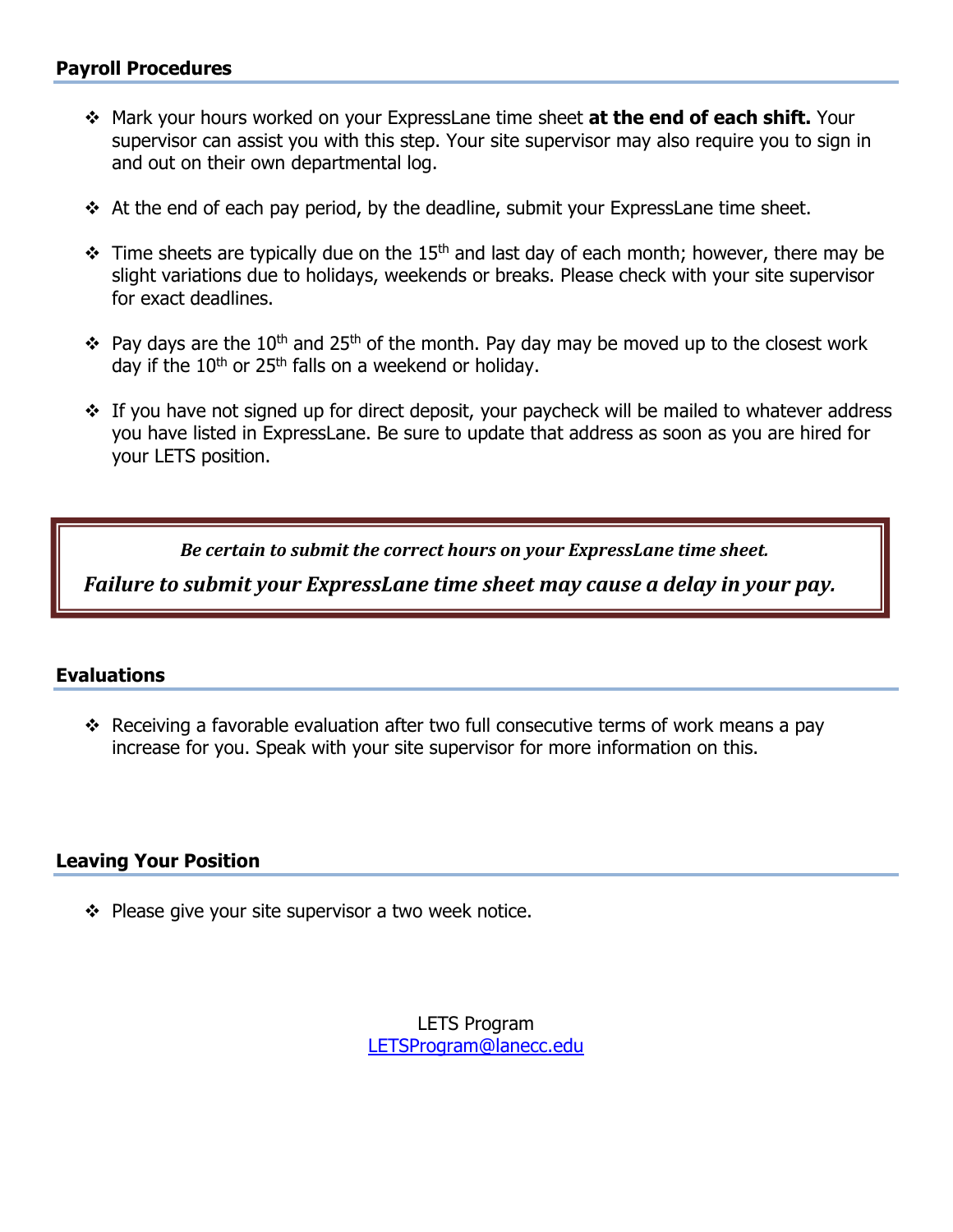#### **The Lane Community College Top Ten "Most Important Things to Remember About FERPA" List**

10. The purpose of the Family Educational Rights and Privacy Act of 1974 (FERPA) is to afford certain rights to students concerning their educational records. The primary rights afforded are the right to inspect and review educational records, the right to seek to have the records amended, and the right to have some control over disclosure of information from the records.

9. If asked where one can read Lane's policies on FERPA, the release of directory information, or how to restrict one's directory information, direct them to the following references: Lane's COPPS website, specifically listing our FERPA policies: <https://www.lanecc.edu/copps/documents/release-student-records>

8. Because a student's "L" identification number listed in alphabetical order by the student's last name can easily be traced to a student's identity by referencing the alpha name list, grades may not be posted by the "L" student identification number. Grades may be posted using the last four digits of the "L" student identification number, as long as the list is **NOT** in alphabetical order.

7. "School Officials" at Lane are defined as those members of the institution who act in the student's educational interest within the limitations of their "need to know." This may include faculty, administrators, classified employees, student employees and/or part-time employees who manage student education record information.

6. Lane Community College has designated the following items as directory information. (This is information that can be given out to any requester, provided that a confidentiality restriction has not been placed on the individual's record.)

Student name(s) Degree program and major Participation in officially recognized activities/sports Weight and height of athletic team members Dates of attendance (not daily, but whether they are enrolled currently or dates that student attended) Degrees and awards received Most recent previous school attended and photograph Enrollment status (full-time/half-time only) Date of graduation E-mail address

> FERPA Top Ten List, produced by Helen B. Garrett Lane Community College, updated May 2019